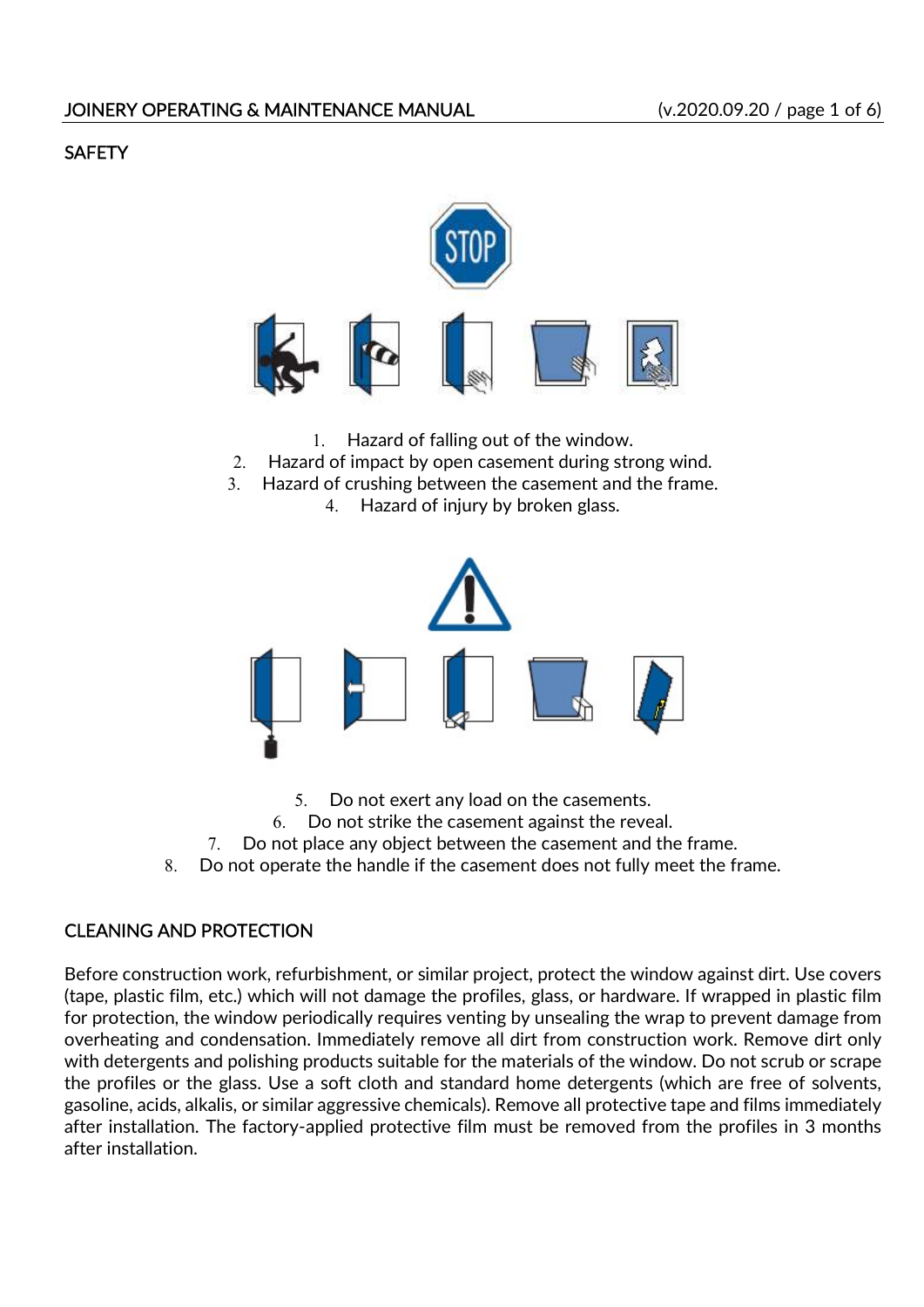### JOINERY OPERATING & MAINTENANCE MANUAL (v.2020.09.20 / page 2 of 6)

PVC windows have an internal venting and drainage system. The lower part of the window frame features drainage holes. The upper part of the frame features depressurization vents. The drains evacuate water which might penetrate into the window during rain or snow. The user of the window must keep the drains unclogged (and clean) and the outer drain openings must not obstruct the discharge of water to the window sill. Do not install the outer sill above the drains.

## OPERATION AND MAINTENANCE

Depending on the model and option, windows and balcony doors may feature swing opening, tilting and ventilation mode. CAUTION: Operate the window handle between each position with the casement firmly pressed to the frame!



The quality of materials and precision of manufacturing ensure a long and reliable service with a high convenience of operation. Nevertheless, the user is still required to have the windows periodically inspected and maintained. Periodically inspect the locking fixture hardware for fastening strength and wear. If any mechanical damage is found (e.g. cracks or breaks), stop using the window and immediately report the issue to the manufacturer. Lubricate all moving parts of the locking fixture with oil at least once a year to ensure smooth operation and prevent premature wear. Cleaning and care should be done only with products safe to the anti-corrosion treatment of the hardware.

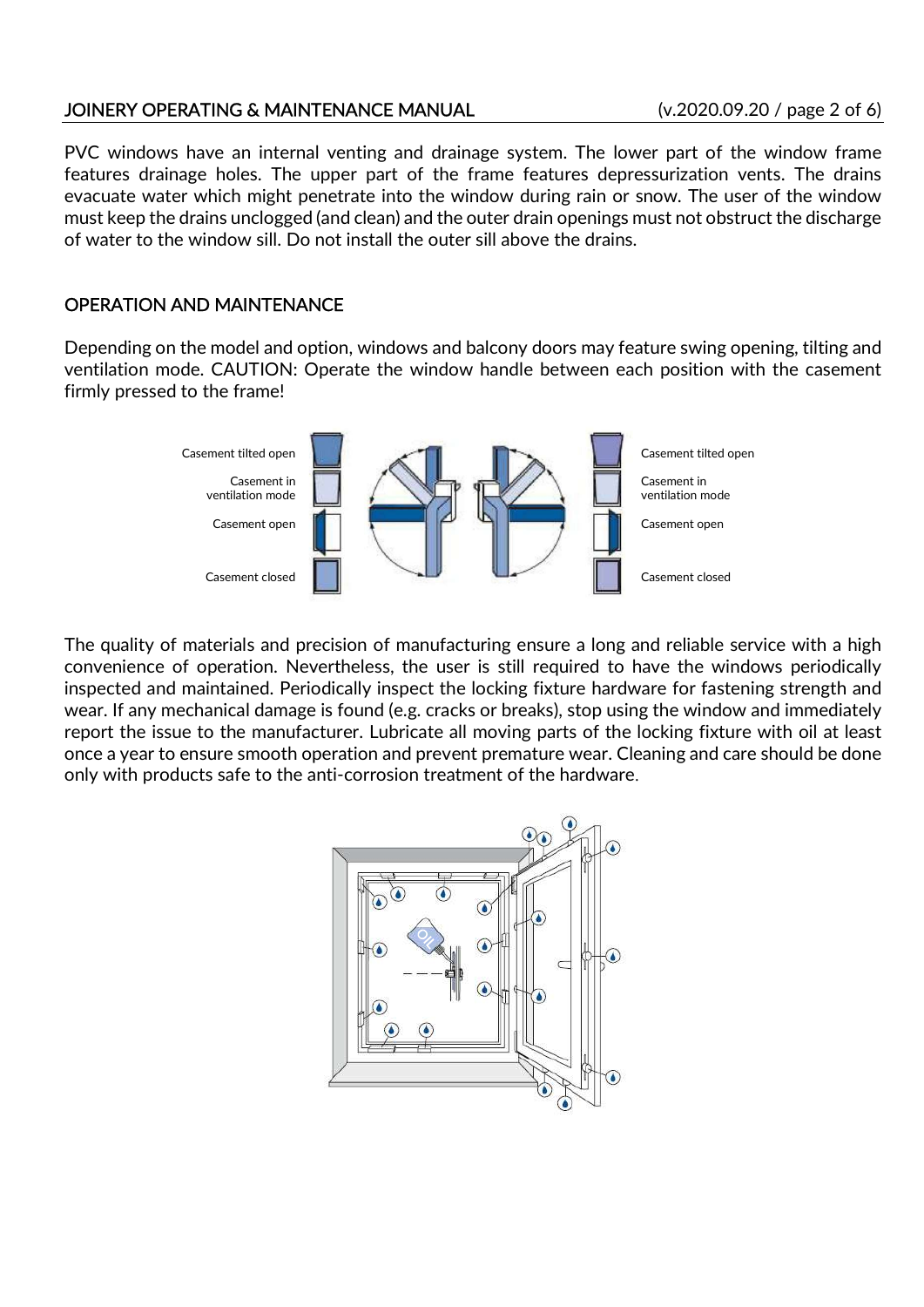### JOINERY OPERATING & MAINTENANCE MANUAL (v.2020.09.20 / page 3 of 6)

## ADJUSTMENT

#### How and when to adjust the window

Even the best plastic windows may require adjustment of the locking fixtures from time to time. The adjustment improves the force of holding the casement to the frame or realigns the casement properly, as applicable. Adjustment is highly recommended when the windows seem to leak air, become hard to open or close, or simply before the summer or winter season. The adjustment of windows and balcony doors requires no professionals. This Manual, a set of basic tools, and a little patience will suffice for correct adjustment.

#### How to adjust a PVC window before summer or winter

Changes in temperature cause materials of the window to contract or expand. The window expands when hot in summer. Combined with too much force of holding the casement to the frame, the casement may rub against the frame when opened. The window can become 'too airtight' and compromise indoor ventilation. It is exactly the opposite in winter, where low temperatures cause the window to contract and lose seal over the weatherstripping, and consequently, cause loss of indoor heat. The solution to the problem is to adjust the holding force between the casement and the frame as required.

The Winkhaus locking fixtures feature octagonal adjustment bolts called activPilot to reduce the holding force in summer and increase it in winter. The bolts work like cams (where one end of the activPilot ring is thicker and the other one is thinner, with several variations of thickness in between).

The summer adjustment is to operate the activPilot ring with a dedicated key to have the thinnest end directed toward the closing face (toward the interior). This reduces the holding force. The winter adjustment is to operate the activPilot ring so that its thickest end directed towards toward the closing face (toward the interior). This improves the weatherstrip seal and pevents loss of heat from the room.



Setting of the activPilot cam bolt for summer and winter

NOTE: Each window has several cam bolts (which are the lock bolts). Proper adjustment requires setting EACH bolt.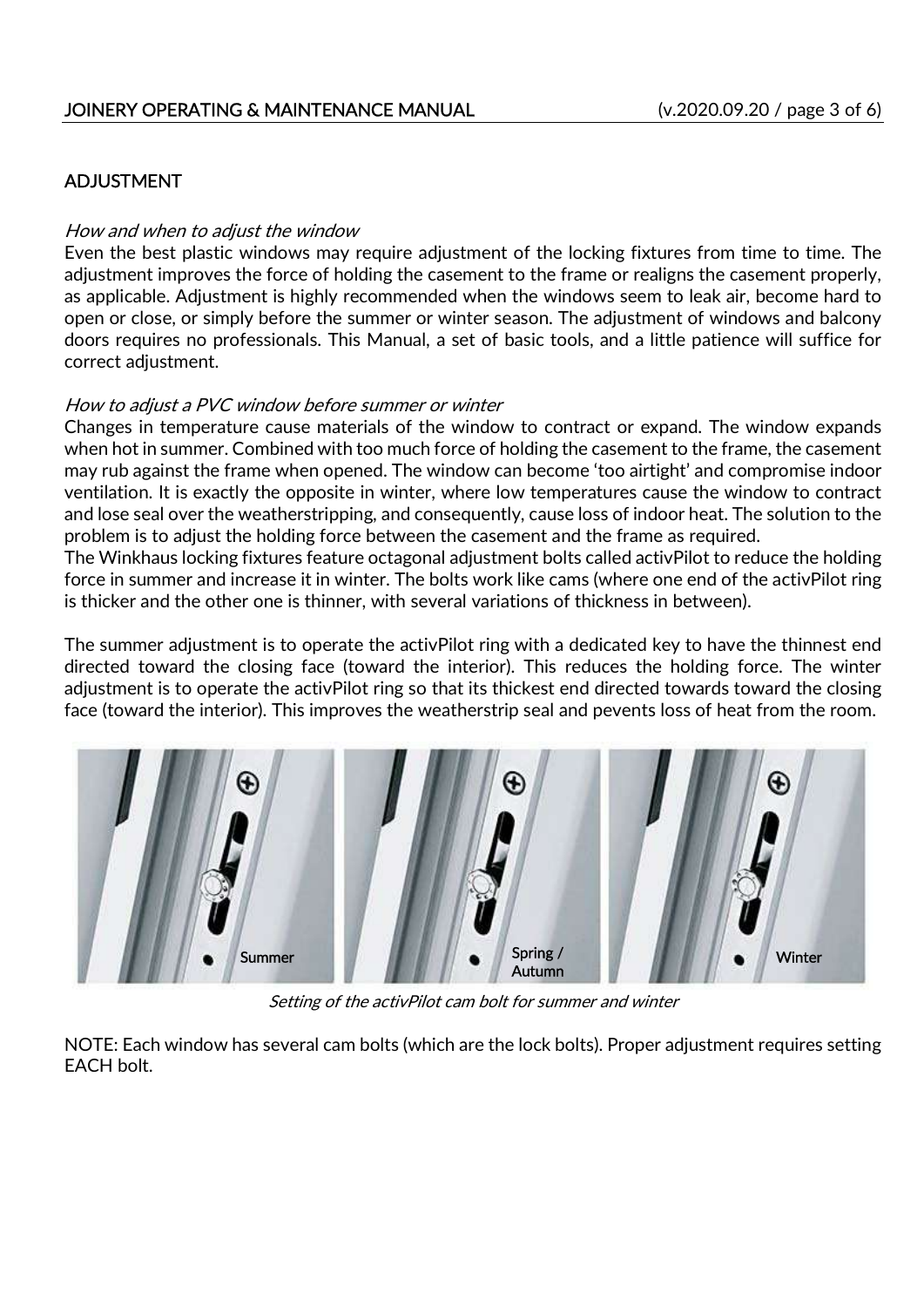## JOINERY OPERATING & MAINTENANCE MANUAL (v.2020.09.20 / page 4 of 6)



Example arrangement of the lock bolts.

### How to adjust a window when the casement rubs against the frame

If the casement resists too much when opening or closing, the casement might have sagged on its fixtures or it is otherwise misaligned with the frame and requires some adjustment. This is very likely to happen if the casement is large and heavy, like in balcony doors.

First try to identify where the misplacement or sag is. Close the window and verify alignment of the casement with the frame all around the edge of the window. If you cannot identify where the casement rubs against the frame or where the misalignment is, you can mark out the outline of the closed casement on the frame with a pencil (or just mark out some prominent features along the casement edge) and measure the spacing of the line / marks from the inner edge of the frame (the correct overlap should be 7-8 mm). Each misalignment will require adjustment of the casement (which is often called 'bolting down' of the window) according to the procedure explained further in this Manual.

The window hinges with the Winkhaus locking fixtures are adjusted with a 4 mm Allen key. If you need to lift or lower the casement, open it, remove the bottom hinge cover and rotate the adjustment bolt clockwise (to lift the casement) or counter-clockwise (to lower the casement) until the casement is adjusted to the frame.



Height adjustment on the casement hinge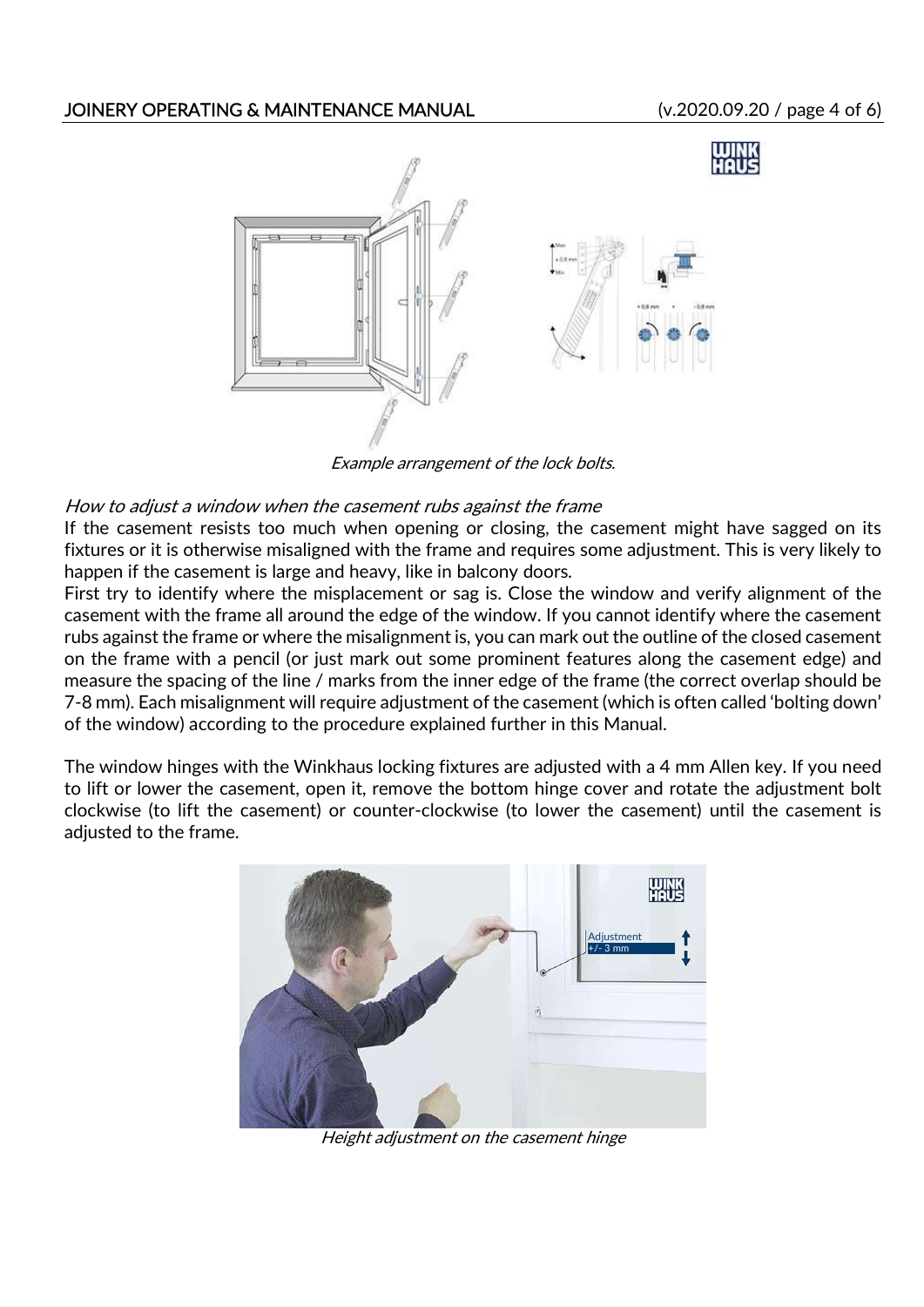## JOINERY OPERATING & MAINTENANCE MANUAL (v.2020.09.20 / page 5 of 6)

There are some hinge models which also feature adjustment of the holding force. This adjustment requires a 2.5 mm Allen key.



Adjustment of the holding force on the left-hand casement

The frame-side hinge bolt adjusts the position of the casement bottom in the horizontal plane (to the right or the left):



Horizontal adjustment of the frame-side hinge

The adjustment of the top hinge (the scissor hinge) is the adjustment of the casement top in the horizontal plane (to the right or the left):



Horizontal adjustment of the scissor hinge